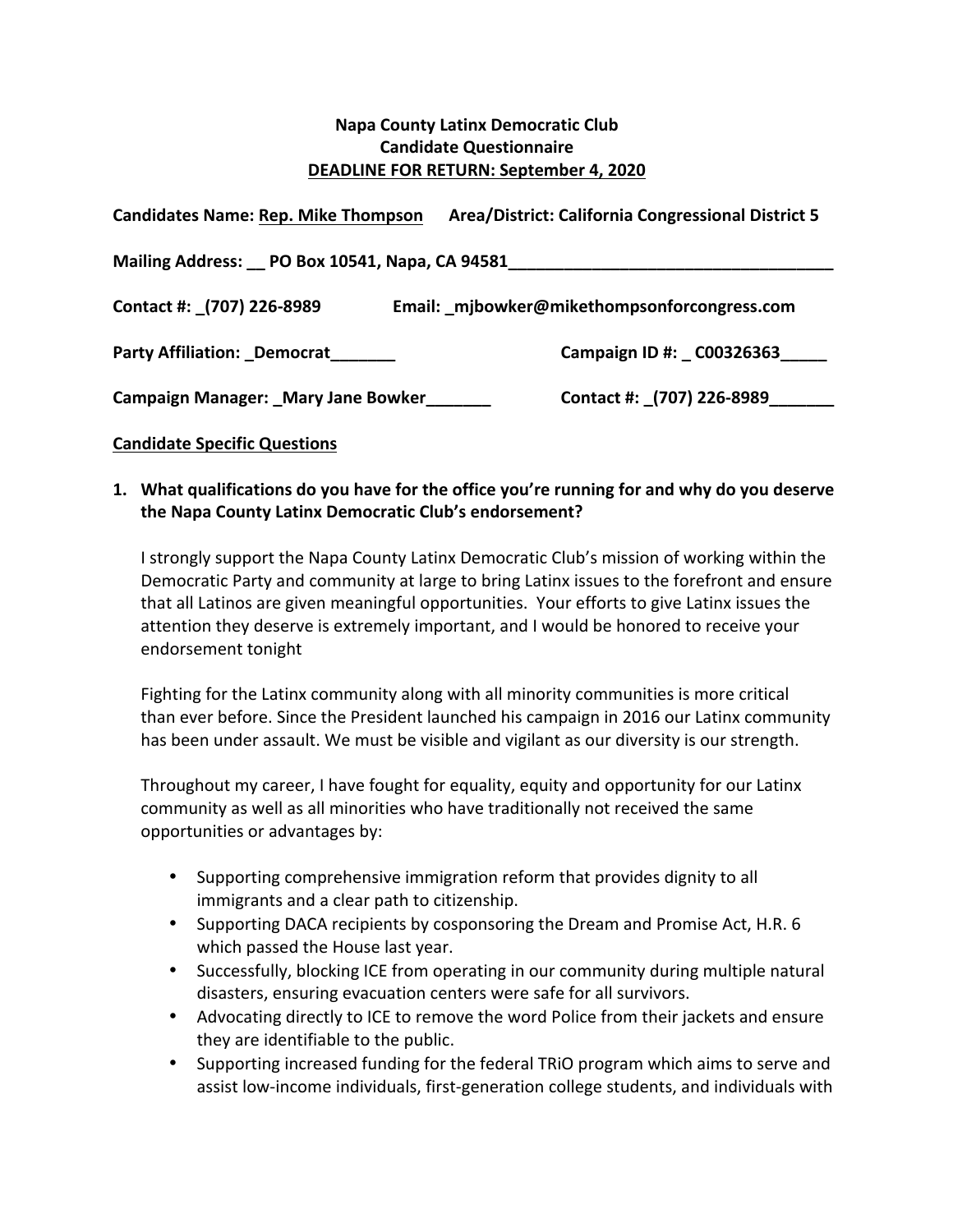disabilities to progress through the academic pipeline from middle school to postbaccalaureate programs.

- Cosponsoring the George Floyd Justice in Policing Act of 2020, H.R. 7120. This bill makes it both easier to prosecute police misconduct and easier to bring civil lawsuits against police officers who utilize excessive use of force. It would also give the Department of Justice more power to investigate police departments and incentivize states to set up independent structures to investigate officer-involved deaths. In addition, the bill would create a National Police Misconduct Registry to prevent bad cops from getting hired in other jurisdictions and require law enforcement agencies to report use of force statistics disaggregated by race, sex, disability, religion, and age. Finally, the Justice in Policing Act would make lynching a federal crime.
- Created and continues to work with my local Immigration Advisory Group which is made up of different Latinx community stakeholders and ensures I am actively working on the issues facing our Latinx community.
- Actively supporting local organizations like initiatives like Connecting Latino Voices and OLE Health.

My record shows that the Fifth Congressional District, the Latinx community and all minority communities, have my full attention. I go to bed every night and wake up every morning thinking about how I can help to provide opportunities and equity to all in our community.

I respectfully request your endorsement and thank you for your consideration.

## **2.** Please include an example of your leadership on Latinx issues? Also, what will you do as an elected official to ensure that POC and our Latinx communities are represented?

As stated above I have fought for Latinx issues and minority communities throughout my career by:

- Created and continue to work with my local Immigration Advisory Committee which is made up of different Latinx community stakeholders and ensures I am actively working on the issues facing our Latinx community
- Supporting comprehensive immigration reform that provides dignity to all immigrants and a clear path to citizenship.
- Supporting DACA recipients by cosponsoring the Dream and Promise Act, H.R. 6 which passed the House last year.
- Successfully, blocking ICE from operating in our community during multiple natural disasters, ensuring evacuation centers were safe for all survivors.
- Advocating directly to ICE to remove the word Police from their jackets and ensure they are identifiable to the public.
- Supporting increased funding for the federal TRiO program which aims to serve and assist low-income individuals, first-generation college students, and individuals with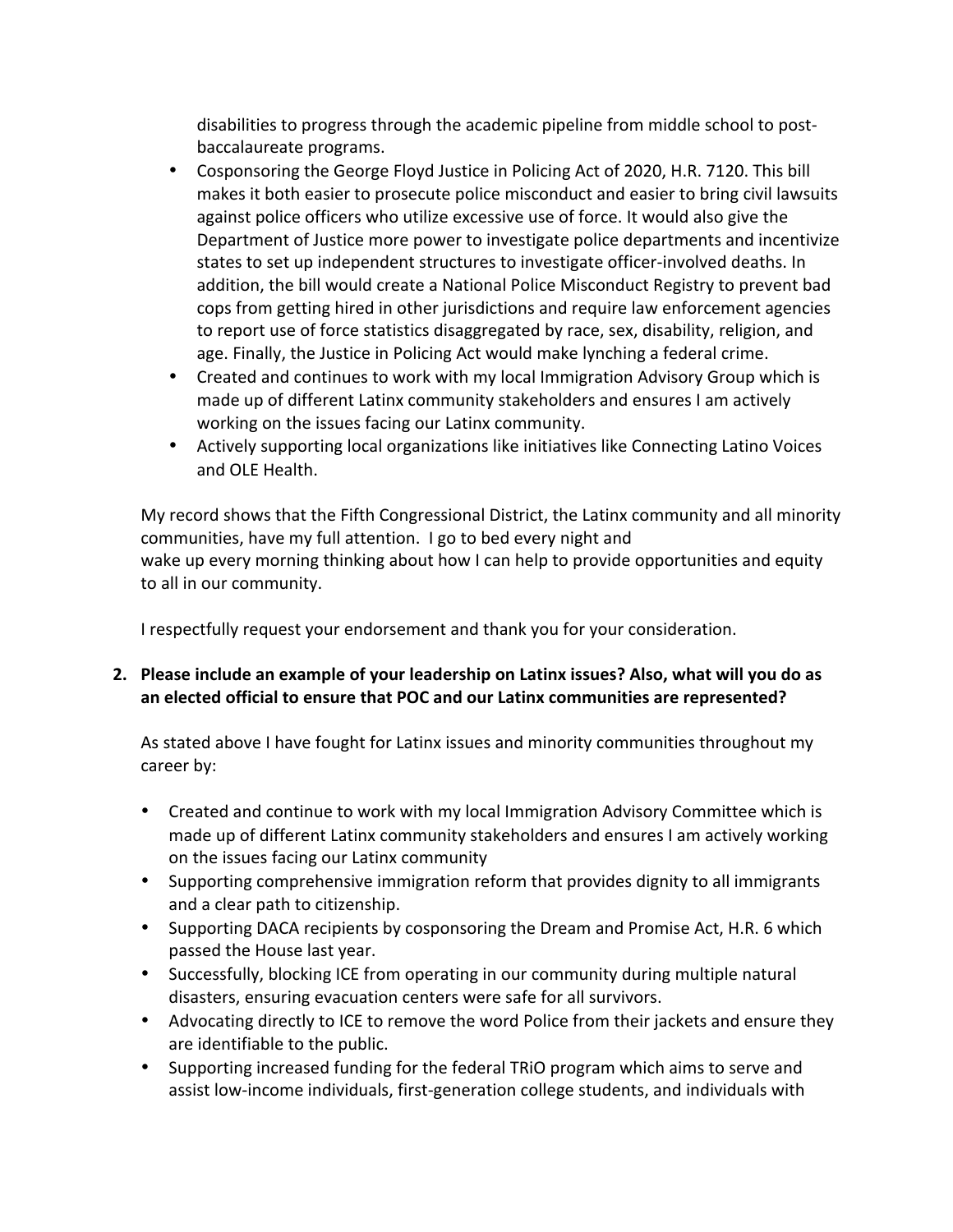disabilities to progress through the academic pipeline from middle school to postbaccalaureate programs.

- Cosponsoring the George Floyd Justice in Policing Act of 2020, H.R. 7120. This bill makes it both easier to prosecute police misconduct and easier to bring civil lawsuits against police officers who utilize excessive use of force. It would also give the Department of Justice more power to investigate police departments and incentivize states to set up independent structures to investigate officer-involved deaths. In addition, the bill would create a National Police Misconduct Registry to prevent bad cops from getting hired in other jurisdictions and require law enforcement agencies to report use of force statistics disaggregated by race, sex, disability, religion, and age. Finally, the Justice in Policing Act would make lynching a federal crime.
- Actively supporting local organizations like initiatives like Connecting Latino Voices and OLE Health

In addition to working to provide opportunities to and equity for the Latinx community I work hard to ensure Latinx youth are aware of my Student Leaders Council and internship opportunities in my office.

## **3.** What are your top three priorities, and how will you ensure that you accomplish those?

### **Issues**

The two highest priorities facing our community and our country are climate change and access to mental healthcare. In addition, as your representative my top priorities are growing our local economy, creating good jobs and strengthening our middle class. That's why I'm fighting for job creating investments in infrastructure, energy and education that will put people to work now and put our economy on solid ground for years to come. If we make these investments, our district and our country will be better off – it will be a place where our middle class is strong and secure, where hard work is rewarded, where everybody gets a fair shot, and everyone has the opportunity to succeed.

## **4. Latinx community members are often deemed essential workers, what will you do to** mitigate the effects essential workers suffer during this pandemic, including your employees?

Democrats have made ensuring the safety of our essential workers a top priority. Almost four months ago the House passed the Heroes Act, H.R. 6800. This bill:

- Requires OSHA to issue a standard to require employers to develop and implement infection control plans to protect workers based on CDC and other expert guidance.
- Creates a nearly \$200 billion fund to support premium pay for essential frontline private sector employees, and state, local, and Tribal government employees who are sustaining our communities and our economy during the pandemic.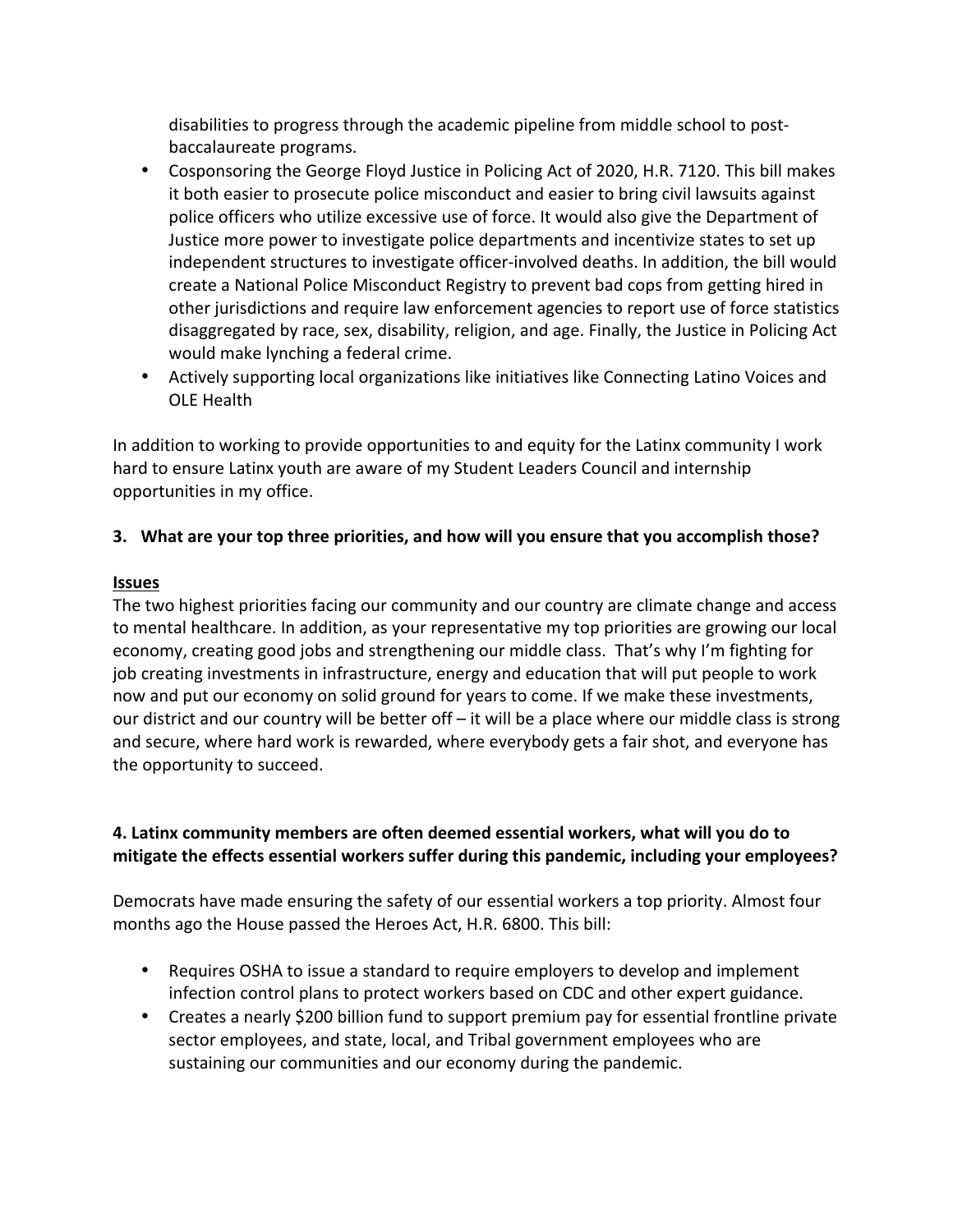• Expands emergency paid family, medical, and sick leave benefits to millions of essential workers by eliminating exemptions that prevented workers from accessing emergency paid leave during a pandemic.

As negotiations continue, I have championed our most vulnerable essential workers by joining my colleagues in writing to the White House Coronavirus Task Force, requesting N-95 masks and the delivery of other necessary Personal Protective Equipment for California's agricultural workforce.

Since the onset of the pandemic I have worked hard to keep my employees safe by providing all my staff with the opportunity and the resources needed to work remotely and safely from their homes. The safety of my employees is my highest priority and ensures we can continue to serve our district. 

## **5.** How will you tackle the next upcoming natural and public health disaster and how will **this plan actively engage the Latinx Community? What is your plan to ensure that** disaster planning is culturally competent and provides language access?

Our community has been hit year after year by unprecedented natural disasters. We must always work to be better prepared and ensure that no one in our community is left behind. As I have in the past, I will continue to fight for federal resources to not only to be available for everyone but to be provided in multiple languages including Spanish. I will continue to work with both local governments and nonprofits that have been working the front lines of disasters to ensure everyone has access to the resources they need to recover.

# 6. What is your stance on Black Lives Matter? How do you link this movement to the needs of **the Latinx community?**

Black lives matter. The Black Lives Matter movement has brought much-needed national attention to decades of structural bias, discrimination and racism in our nation's policing. According to the Stanford Open Policing Project, Black and Latinx individuals experience "significant racial disparities in policing." That's why I cosponsored and voted for the George Floyd Justice in Policing Act, H.R. 7120. Among other provisions, this bill would prohibit law enforcement from engaging in racial profiling and improve training to address bias and aggressive tactics.

## **7.** What is your stance on re-appropriating police funding? What does this mean to you in **your role and what policies will you pursue to address this call to action?**

I agree more social services are needed to address racial disparities in policing and in America more broadly. While police budgets are set at the local level, as your federal representative I will continue working to help states and localities receive the resources they need to expand social services.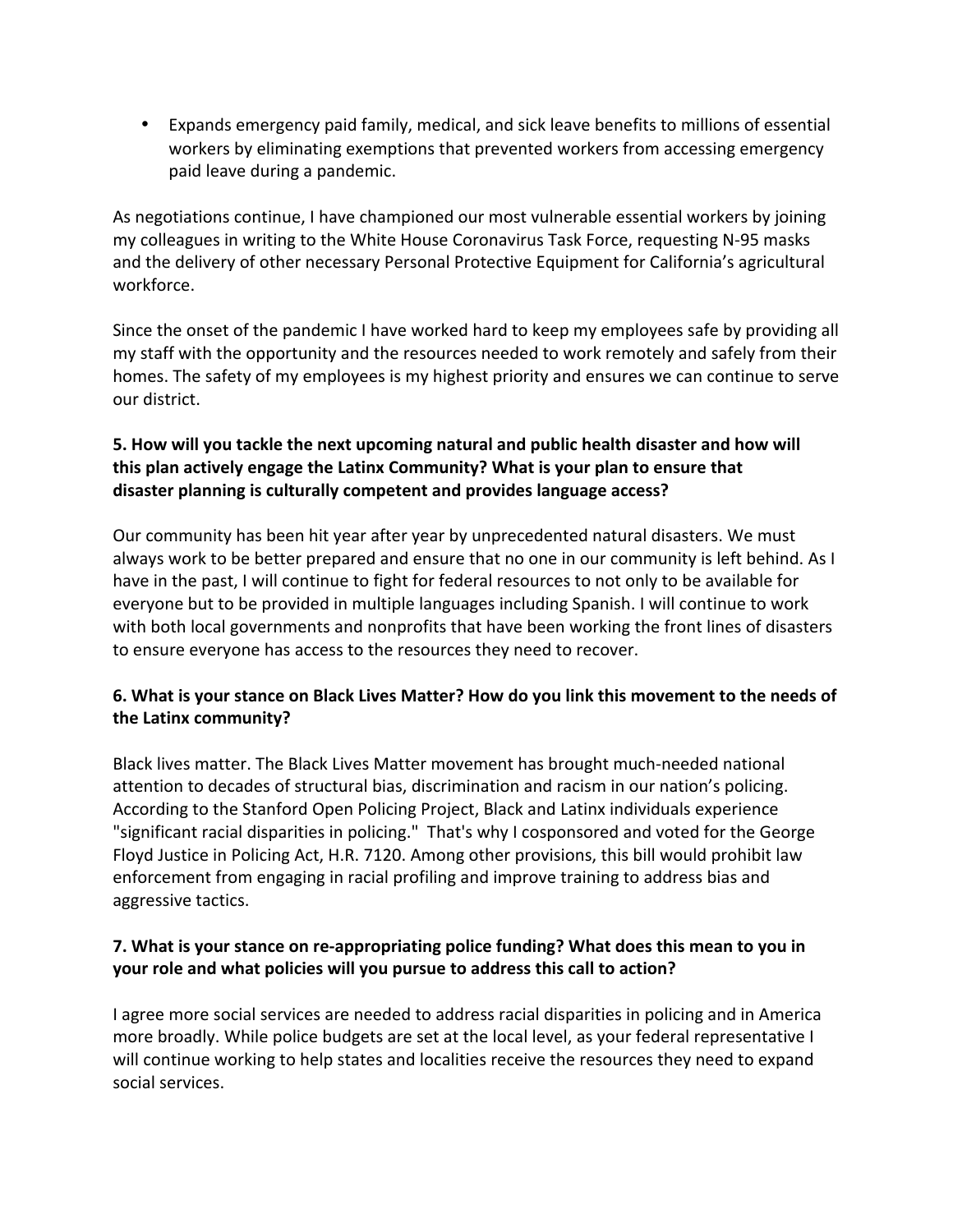**8. Families of all ranges continue leaving our community because it is too expensive for them** to live here. Many families are doing long commutes in order to work here, therefore increasing their carbon footprint, missing on important family time, and much more. What is **your commitment and plan to increase workforce housing so families that work here are able** to live here? And what will you do to help keep families that are living here to remain here (e.g. increase the quality of life, health and wellness, youth and children activities, etc....)

Middle-class families have not seen the income gains that previous generations have seen. My number one priority as your member of Congress is growing our economy, creating good jobs and strengthening our middle class. That's why I'm fighting for job creating investments in infrastructure, energy and education that will put people to work now and put our economy on solid ground for years to come. If we make these investments, our district and our country will be better off – it will be a place where our middle class is strong and secure, where hard work is rewarded, where everybody gets a fair shot, and everyone has the opportunity to succeed.

Throughout my career, I have fought for working families by:

- Cosponsoring the "Raise the Wage Act of 2019". This bill would increase the federal minimum wage from the current level of  $$7.25$  to  $$15.00$  an hour by 2024.
- Voting to pass the Child Care Is Essential Act which would provide grant money to child care providers in an effort to help the facilities reopen safely amid the coronavirus pandemic and the Child Care for Economic Recovery Act which includes a number of tax provisions that are aimed at making child care more affordable for families and providing assistance to child-care providers.

# **9.** Do you believe it is the role of elected officials to take policy steps to assure adequate **affordable housing? Yes X No**

## **9a.** Specifically, what suggestions do you have to make housing more affordable? And would you support requiring new developments to set aside a certain percentage of **affordable housing?**

As Chairman of House Ways and Means subcommittee that handles tax policy, I will continue to support and fight to advance tax policy that addresses housing affordability using Federal tax incentives such as the low-income housing tax credit, the rehabilitation tax credit, and tax-exempt bonds, which encourage investments in affordable housing. This includes voting for legislation that has provided more than \$90 million of federal funding to support affordable housing and combat homelessness in our district last year alone. And, I recently enacted legislation to providing an additional \$100 million in low-income housing tax credits to support the areas hit hard by disaster in our district. As for requirements for new developments, zoning rules are set at the local and state level and as your federal representative it is not within my jurisdiction.

**10.** According to a report from July 28<sup>th</sup>, 2020, homelessness has continued to increase for the last several years in Napa County. In 2016, 317 people were reported to be homeless. In 2020,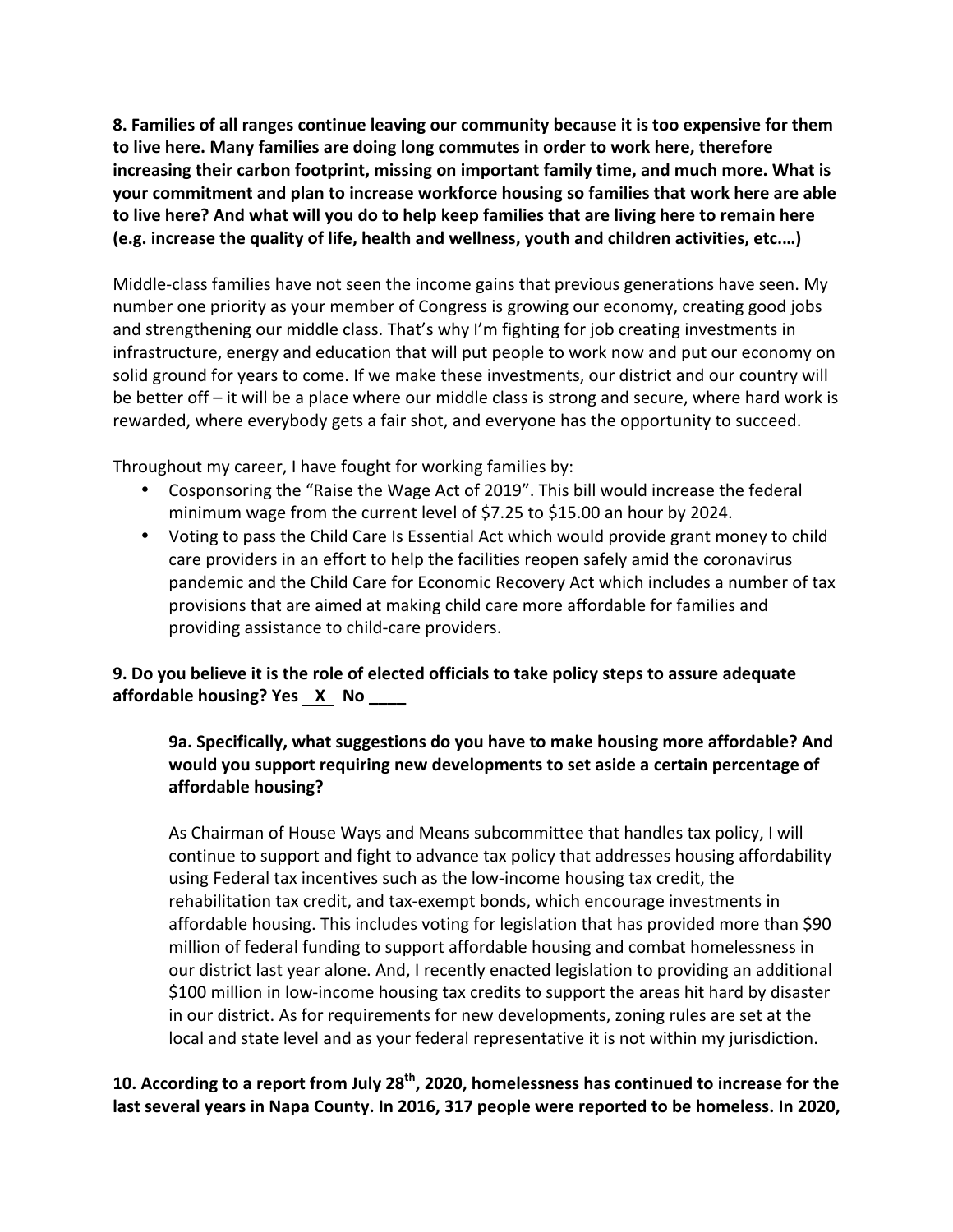## it reported 464 people. What can you do in the role you're running for to address this **important and growing issue?**

I work closely with local elected, municipalities, counties and local businesses to advocate and support their Federal funding needs. Throughout our district I have supported and advocated for local applications for grants that specifically would go towards affordable housing, workforce development, and creating jobs locally. I am a proud cosponsor of H.R.5813, the Pathway to Stable and Affordable Housing for All Act. This bill increases funding into federal homeless assistance and affordable housing programs. Specifically, it sets forth a 10-year investment plan that provides \$10 billion per year for Emergency Solutions Grants; \$10 billion per year for Continuum of Care Grants so organizations can move those experiencing homelessness into the shelter system and provide needed supports; \$40 billion per year direct appropriation to the Housing Trust Fund – on top of the existing funding provided by Fannie Mae and Freddie Mac – to begin to chip away at the deficit of units in our nation's affordable housing stock; and fully funding tenant-based rental assistance to allow all eligible households to get into permanent, safe, affordable housing.

## **11.** In the role you're running for, what can you do to help ensure that transportation meets the needs of youth, working people, families, and seniors?

Our nation's infrastructure is in desperate need of modernization. In July, the House passed the Moving Forward Act, H.R. 2. I was proud to cosponsor this \$1.5 trillion package that invests in our nation's infrastructure – our roads, bridges, ports and transit systems. This legislation will also help create good-paying jobs that we need now more than ever as we face recovery from the Coronavirus pandemic. And it will help us modernize our infrastructure and our public transportation system so it can better withstand disasters, help tackle the threat of climate change and meet our communities growing needs.

## **12.** What action steps will you take to diversify the local workforce in your city or town? Additionally, what hiring processes will you pursue to increase the diversity of your **City/Town's staff, and boards and commissions?**

As stated above our diversity is our strength. However, the issue of city/town workforce and staff including boards and commission participation is the jurisdiction of local governments.

## **12a.** Do you support a policy where aspiring citizens can serve on boards and **commissions? X** Yes \_\_\_ No

**13. Racial Gaps In Maternal Mortality Persist. Black mothers die at a rate that's 3.3 times** greater than whites, and Native American or Alaskan Native women die at a rate 2.5 times greater than whites, according to a report from the Centers for Disease Control and **Prevention.** Would you work to decrease maternal mortality among women of color, **protect** reproductive rights and a women's right to choose? X Yes \_\_\_\_\_\_No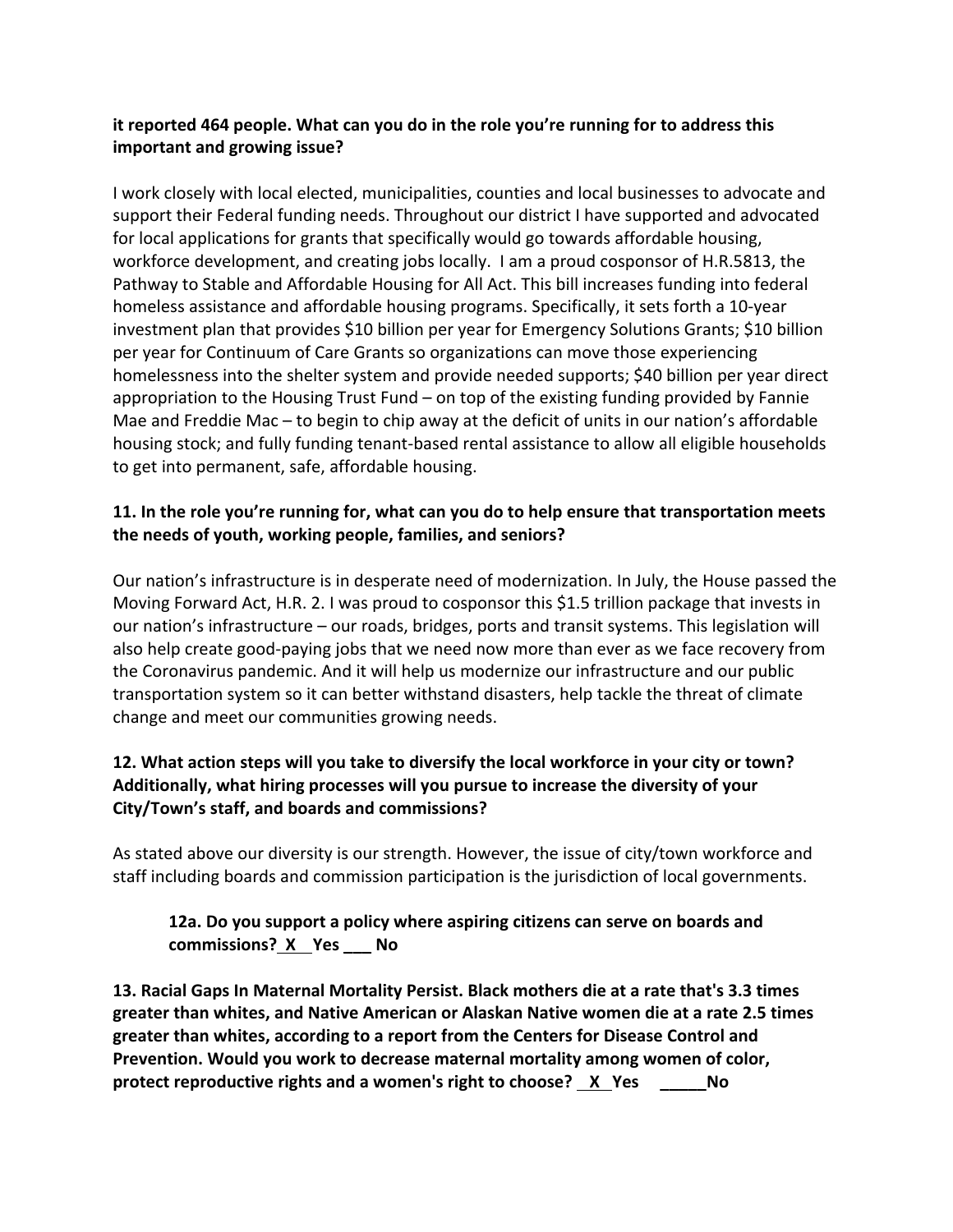## **14.** What is at least one specific thing you can do as an elected official to address the needs of **LGBTQIA+ people?**

Fighting for equal rights and civil protections for LGBTQIA+ Americans is more critical than ever before. We must be visible and vigilant. That is why I have been proudly displaying the Transgender Pride Flag in front of my Congressional office since the beginning of the 116th Congress. I also have previously withheld my support for certain candidates who are opposed to LGBTQIA+ rights, and I will continue to do so.

Throughout my career, I have fought discrimination against the LBGT community by:

- Coauthoring and voting to pass the Equality Act, which prohibits discrimination based on sex, sexual orientation or gender identity.
- As Chair of the Select Revenue Measures Subcommittee of Ways and Means, supporting and voting to pass the PRIDE Act of 2019 which amends the Internal Revenue Code to ensure equal treatment of same sex married couples in the tax code.
- Coauthoring legislation and cosigning multiple legal briefings to repeal the so-called "Defense of Marriage Act," which was found unconstitutional by the US Supreme Court,
- Leading the successful fight to repeal "Don't Ask, Don't Tell", and coauthoring legislation to provide immigration, Social Security and Medicare benefits to same-sex couples

## 15. What specific things will you do to defend immigration and the economy in our your **jurisdiction?** And would you consider making the jurisdiction you're running for a Sanctuary **Jurisdiction?**

Our immigration system is broken and requires comprehensive reform. There are some 11 million undocumented immigrations living in the US today. True comprehensive reform will require Congressional action. Immigrants are a vital part of our community and our country. Immigrants are small business owners, entrepreneurs, students, farm workers, and more. They are our friends and neighbors. It is estimated that undocumented immigrants alone pay more than \$3 billion in state and local taxes in California annually. One study estimated that California would suffer a gross domestic product loss of \$11 billion annually if its estimated 187,972 DACA recipients lost their work authorizations and jobs. I support actual bipartisan compromise bills that create permanent legal status and a clear path to citizenship.

As you may know sanctuary policies are set at the local and State level. As you may know the State of California has passed sanctuary provisions and as your Federal representative, I will do everything in my power to ensure ICE respects and abides by all local and State sanctuary provisions.

### **16.** What will you do combat climate change in your area and promote the green economy?